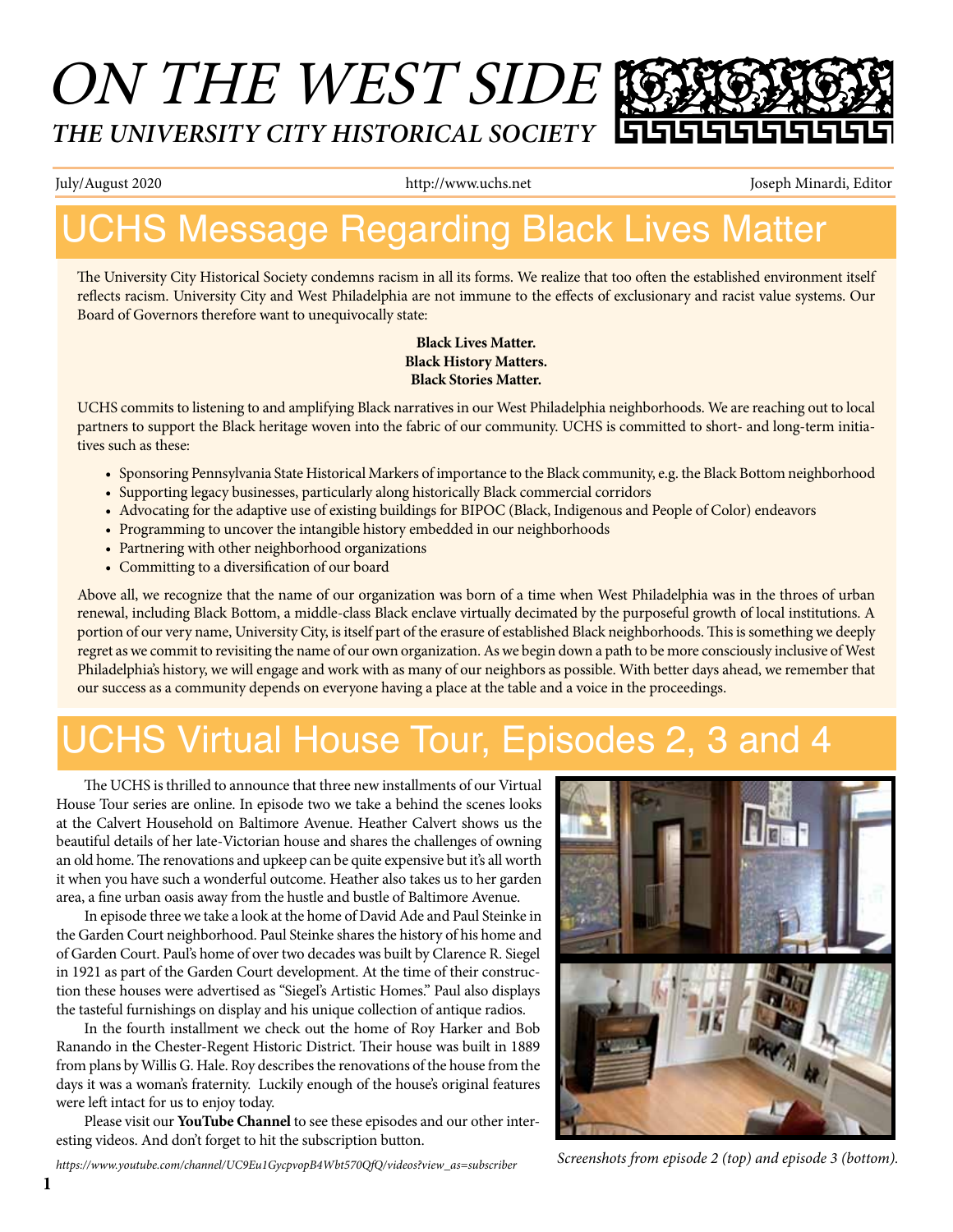## Pennsylvania Historical Markers in West Philadelphia African American History

#### **Laura Wheeler Waring, 756 N. 43rd Street**

*"Laura Wheeler Waring (1887-1948) A Black portraitist who* 

*lived here, Waring studied art in this city and in France. She headed the Art Department at Cheyney State College, and her works are part of the National Portrait Gallery and other major collections."* 

Ms. Waring studied with Thomas Anschutz and William Merritt Chase at Pennsylvania Academy of Fine Arts. Ms. Waring's portraits include this one of Philadelphia's own Marion Anderson.

#### **First African Baptist Church, 6700 Lansdowne Avenue**

*"Founded in 1809, it is one of the first black Baptist Churches* 

*in America and the oldest in PA. In 1832, two members, John and Samuel Bivins, sold themselves into slavery to free an enslaved man, James Burroughs, to serve as pastor. After a year, Burroughs paid the slaveowner and the Bivinses were freed. F.A.B. mem-*



*bers helped found Downingtown Industrial School and many Philadelphia-area churches. Booker T. Washington spoke at the church centennial."* 

Since 1957, the home of First African Presbyterian has been in this 1912 Gothic Revival Church designed originally by noted architect Charles Bolton for Emmanuel Presbyterian Church.

#### **Freedom Now Rally, 40th Street at Haverford & Lancaster**

*"On August 3, 1965, Dr. Martin Luther King addressed a crowd of 10,000 at this intersection. His "Freedom Now" tour to Philadelphia, Chicago, Cleveland, and Boston was in gratitude for support given to his Southern Christian Leadership Conference. King* 



*brought his message into northern Black neighborhoods, supporting local civil rights efforts and raising funds. His goal was to empower the formation of a coalition to address their common concerns." King's message was a spiritual one: "I come here from the front lines of the civil rights movement in the South to tell you, 'You are somebody.' Let us have a sense of somebodiness. Don't let anybody make you think you are not somebody."*

Three days later, Dr. King stood next to President Johnson as the latter singed the Voting Rights Act.

#### **First African Presbyterian Church, 4159 W. Girard Avenue**

*"Founded in 1807 by John Gloucester, a former slave who was* 

*instrumental in establishing Presbyterianism among African Americans. First edifice was dedicated 1811 at 7th & Bainbridge Streets. Church has been at this location since 1957."*

The congregation is located in the 1912 Gothic Revival



church originally designed by Charles Bolton for the Emmanuel Presbyterian Church.

#### **Paul Robeson House, 4951 Walnut Street**

*"A Rutgers athlete and Columbia law graduate, Robeson won renown as a singer and actor. He was a noted interpreter of Negro spirituals. His career suffered because of his political activism, and he lived his last years here in retirement."*



The large twin is now the home of a neighborhood cultural center.

#### **Muhammad's Temple of Islam #12, 4218 Lancaster Avenue**

*"Pennsylvania's first Nation of Islam place of worship. Former home of the African American Muslim community of Philadelphia during the 1950s and 1960s under the leadership of Elijah Mu-*



*hammad. Malcolm X and Imam Wallace D. Muhammad were administrators and teachers here."*

**MOVE Bombing, Cobbs Creek Parkway at Osage Avenue** *"On May 13, 1985, at 6221 Osage Avenue, an armed conflict* 

*occurred between the Philadelphia Police Department and MOVE members. A PA State Police helicopter dropped a bomb on MOVE's house. An uncontrolled fire killed eleven MOVE members, including five children, and destroyed 61 homes."* 



#### In 2016, sixth graders from West Phil-

adelphia's Jubilee School gathered signatures to get a state historical marker to commemorate the event. Their mission included erecting the marker along Cobbs Creek Parkway so that it would be visible to more people and not turn a quiet residential street into a sideshow.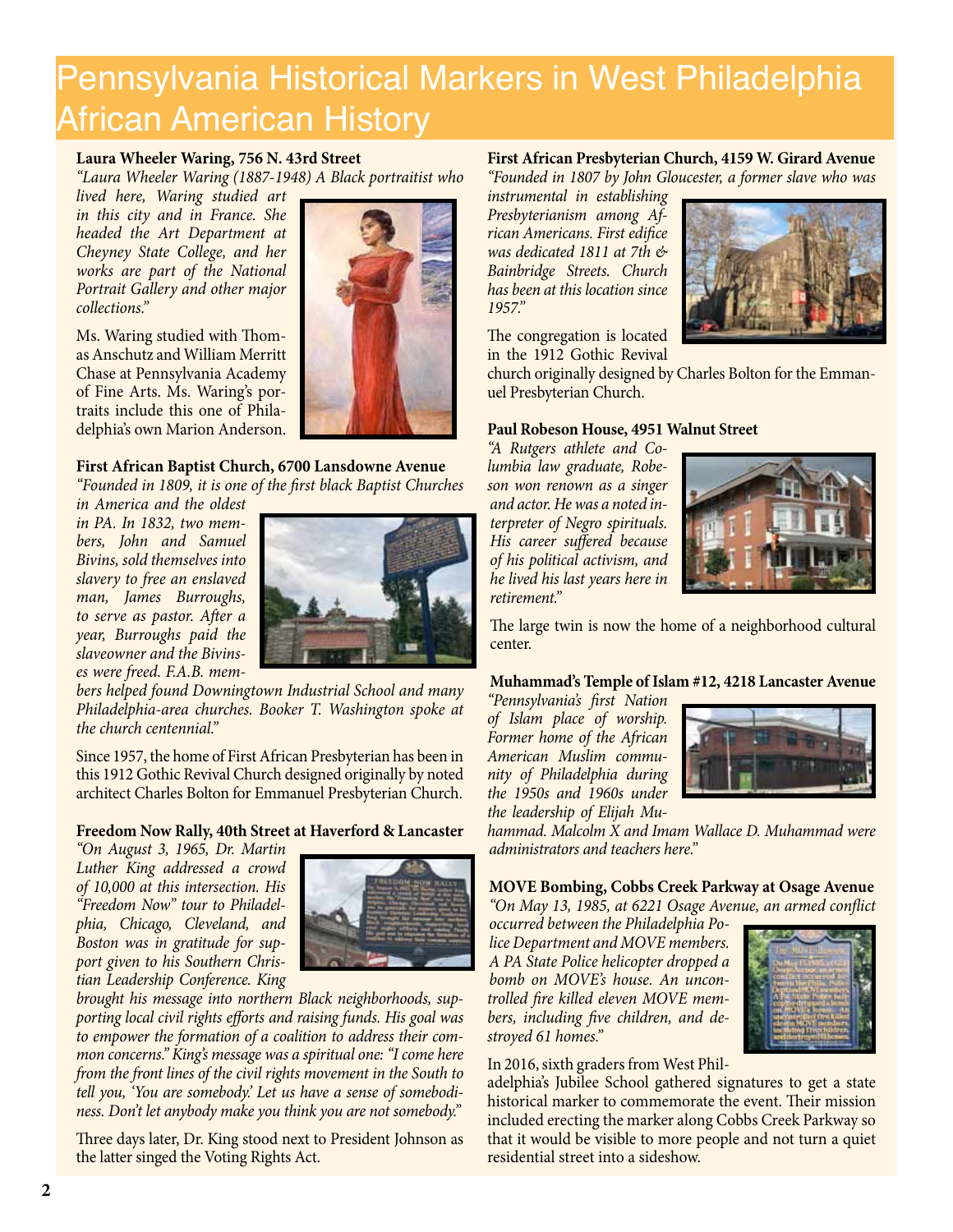# **A Feast for the Eyes**

### A photo essay of West Philadelphia by Paul Steinke







*Left, Courtyard at Garden Court Condominiums; Middle, 4600 block of Osage Avenue; Right, 46th and Pine Streets.*



## Ask the Experts

#### **Bathroom Tile Trouble**

Q: **How can we clean the little white hexagonal tiles on our bathroom floor? We'd like to get the existing floor clean, without replacing the tiles.**

A: The advantage (and disadvantages) of those old-fashioned tiles is that they are not glazed. This makes them non-slippery even when wet, but it also allows them to pick up stains. A good hands-and-knees scrubbing with detergent and household bleach mixed in hot water will improve the color of the tiles. Dingy tiles can be successfully bleached by just letting a strong solution of bleach and hot water sit on the tiles for an hour.

 Dirty or deteriorated grout between the little tiles contributes to a dingy appearance. The grout can be brightened by washing with muriatic acid (from the hardware store), or, you may want to have the floor regrouted.

## The Case of the Stolen Fences

As many of you are already well aware, there has been a rash of thefts in the neighborhood of vintage iron fences. The thieves even have the audacity to fence the purloined fences online (Craig's List, FB Marketplace, etc.). One of the victims of the thefts went to the Clifton Heights garage of the person who stole her fence. Unfortunately the police in Philadelphia and Delaware County were not interested in getting involved.

Equally unfortunate is the fact that this type of theft is not new to the area. As noted in a newsletter article from December of 1998 (which can be accessed through UCHS.net), wrought iron fences were a popular item for the taking in the past. There are a few things one can do to prevent theft. Thoroughly photo-document your gates and do whatever you can to secure them, even a bicycle lock on a piece of fence or a gate could be a sufficient (though temporary) solution.

 Another deterrent to consider is motion detectors that emit a light when motion is detected near the front of your house.

From *The Old-House Journal,* February 1981.